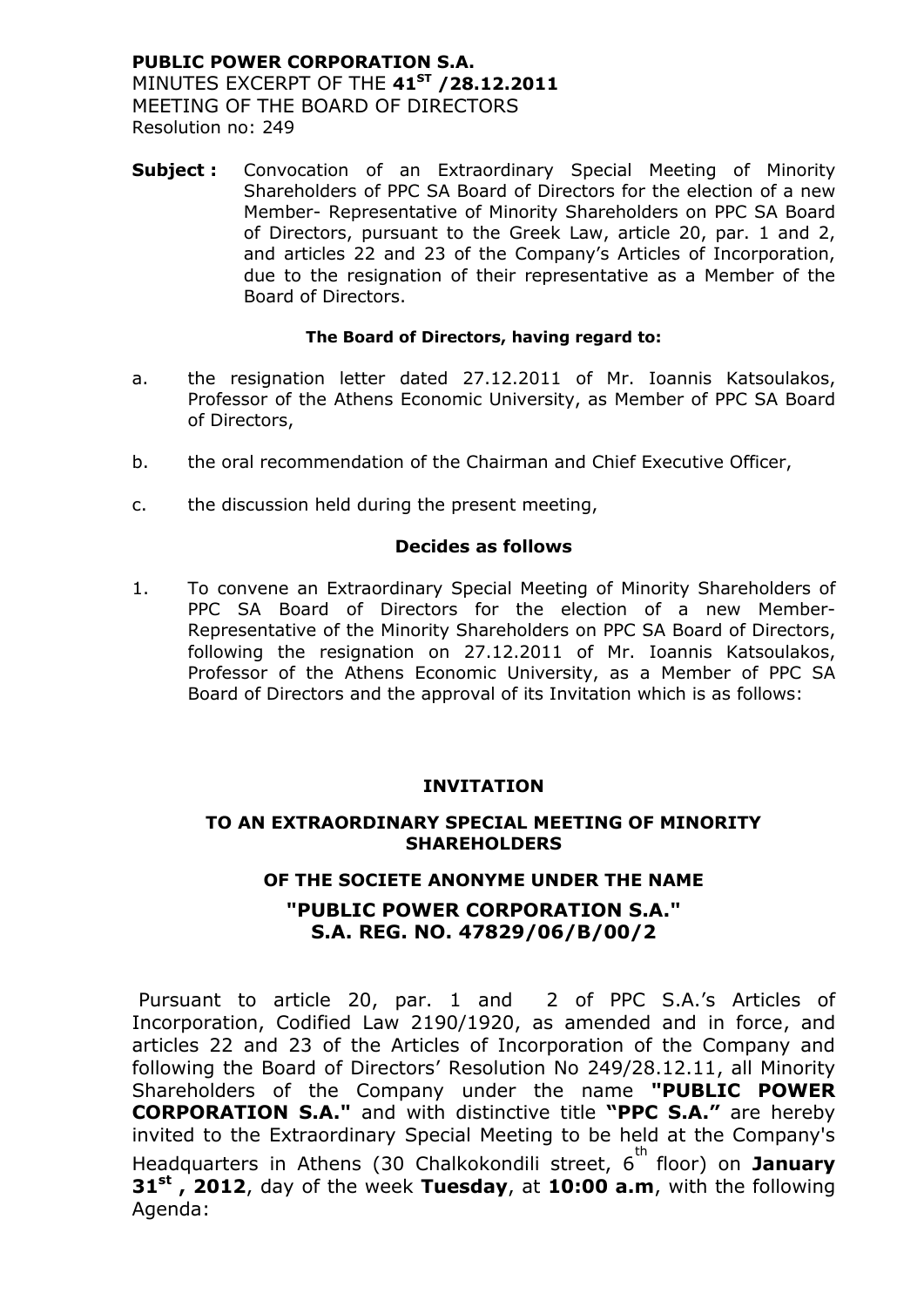"Election of a new Member-Representative of the Minority Shareholders on the Board of Directors of PPC S.A., pursuant to the Greek Law, article 20, par. 1 and 2, and articles 22 and 23 of the Articles of Incorporation of the Company, due to the resignation of their Representative on the Board."

# PARTICIPATION RIGHT IN THE EXTRAORDINARY SPECIAL MEETING

In this Meeting, the Shareholders with right to participate and vote are those, who will be registered at the beginning of January 26<sup>th</sup>, 2012, day of the week Thursday (the 5<sup>th</sup> day prior to the Extraordinary Special Meeting date – Record Date) in PPC S.A. Shareholders' registry, which is electronically kept at the company "Hellenic Exchanges S.A. Holding, Clearing, Settlement & Registry" (Hellenic Exchanges S.A. – EXAE), without share blocking required. Every ordinary share has the right of one vote. The shareholders' capacity is proved by providing a pertinent written certification by the above mentioned institution, or alternatively, via direct electronic connection of the Company with the registry of the latter. The shareholders' capacity must exist at the beginning of January 26<sup>th</sup>, 2012, day of the week Thursday (Record Date) and the pertinent written certification or the electronic verification with respect to the shareholders' capacity must be provided to the Company the latest until January 28<sup>th</sup>, 2012, day of the week Saturday, that is, the  $3^{rd}$  day prior to the Extraordinary Special Meeting date. As regards the Company, participation and voting right at the Special Meeting is attributed only to those regarded as shareholder at the aforementioned Record Date. In case of non compliance with the provisions of article 28a of C.L. 2190/1920, as applicable, such shareholder may participate in the Special Meeting only following its permission.

# PROCEDURE FOR THE EXERCISE OF VOTING RIGHT BY PROXY

The Shareholders who wish to participate in the Extraordinary Special Meeting by proxy/ies representative/es, must send the pertinent proxy holder authorization form (Power of Attorney), which is available on the Company's website www.dei.gr, to the Company's Corporate Announcements and Shareholders Services Unit (30, Chalkokondili Street, Athens 104 32, 5th floor, office 515), not later than January  $28<sup>th</sup>$ , 2012, day of the week Saturday, that is the  $3<sup>rd</sup>$  day prior to the date of the Extraordinary Special Meeting.

Each shareholder may appoint up to three 3 proxy holders/representatives. However, if a shareholder holds shares of the company appeared in more than one securities account, the above limitation shall not prevent such shareholder from appointing separate proxy holders/representatives for the companies appearing in each securities account, as regards the Extraordinary Special Meeting.

A proxy holder/representative acting on behalf of several shareholders may cast votes differently for each shareholder. The proxy holder/representative is obliged to disclose to the Company, before the commencement of the Extraordinary Special Meeting, any fact which might be useful to the shareholders in assessing whether the proxy holder/representative might pursue interests other than the interest of the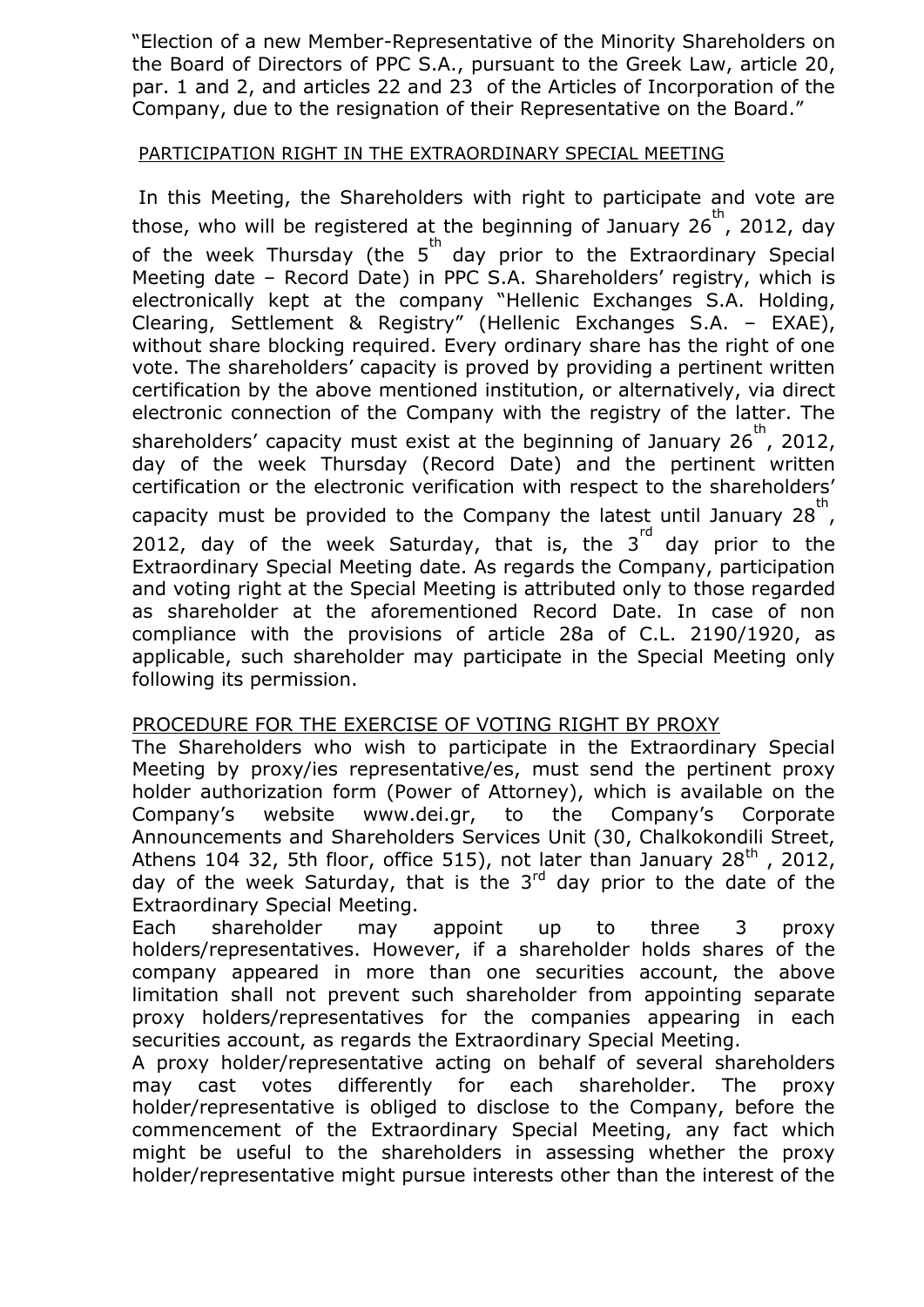represented shareholder. A conflict of interest within this context may in particular arise in the event that the proxy holder/representative:

a) is a controlling shareholder of the Company, or is another entity controlled by such shareholder;

b) is a member of the Board of Directors or the management of the Company, or of a controlling shareholder or an entity controlled by such shareholder;

c) is an employee or an auditor of the Company, or of a controlling shareholder or an entity controlled by such shareholder;

d) is a spouse or relative of 1st degree with a natural person referred to in points a) to c).

The appointment and the revocation of appointment of a shareholder's proxy holder/representative shall be made in writing and shall be notified to the Company at least three (3) days prior to the date of the Meeting.

The shareholders are requested to ensure the successful dispatch of the proxy holder authorization form [power of attorney] and receipt thereof by the Company, by calling at the following numbers: 210 52 30 951, 210 52 93 268, 210 52 93 245.

In order to attend the Extraordinary Special Meeting shareholders/representatives shall present an ID card. In case that the shareholder is a legal entity and has not appointed in accordance with the aforementioned procedure a proxy holder/s-representative/s, then the legal representative of such shareholder shall also present his legalization documents, in order to attend the Extraordinary Special Meeting.

# AVAILABLE DOCUMENTS AND INFORMATION

The present Invitation to the Shareholders, the proxy holder authorization form [power of attorney], the total number of shareholders and voting rights existing on the date of the present Invitation, the documents to be submitted to the Extraordinary Special Meeting, as well as any draft resolution for any proposed agenda item or any comment of the Board of Directors on any agenda item, if no resolution has been submitted for approval, and any draft resolution proposed by the shareholders, are or will be available, pursuant to the law and the Company's Articles of Incorporation, on the Company's website [www.dei.gr,](http://www.dei.com.gr/Default.aspx?lang=2) right after their notification to the Company.

The full text of the documents to be submitted to the Extraordinary Special Meeting, as well as of the draft resolutions and of any documents provided for in article 27 par. 3, cases c) and d) of C.L. 2190/1920 will be available in hard copy at the Company's headquarters in Athens (30, Chalkokondili str.).

In case a quorum has not been reached on the date set forth herein above, the Shareholders are again invited, in accordance with article 29 par. 2 of C.L. 2190/1920, as applicable, to a **Repeat Extraordinary Special Meeting,** at the Company's Headquarters in Athens (30 Chalkokondili str., 6th floor) on **February 14<sup>th</sup>, 2012**, day of the week Tuesday, at 10:00 a.m, with same as above Agenda.

In such Repeat Meeting, the Shareholders with right to participate and vote are those who will be registered at the beginning of February  $10^{th}$ , 2012, day of the week Friday, that is the  $4^{th}$  day prior to the Extraordinary (Special Meeting date -Record Date of repeat meetings) with PPC S.A. Shareholders' registry, which is electronically kept at the company "Hellenic Exchanges S.A. Holding, Clearing,